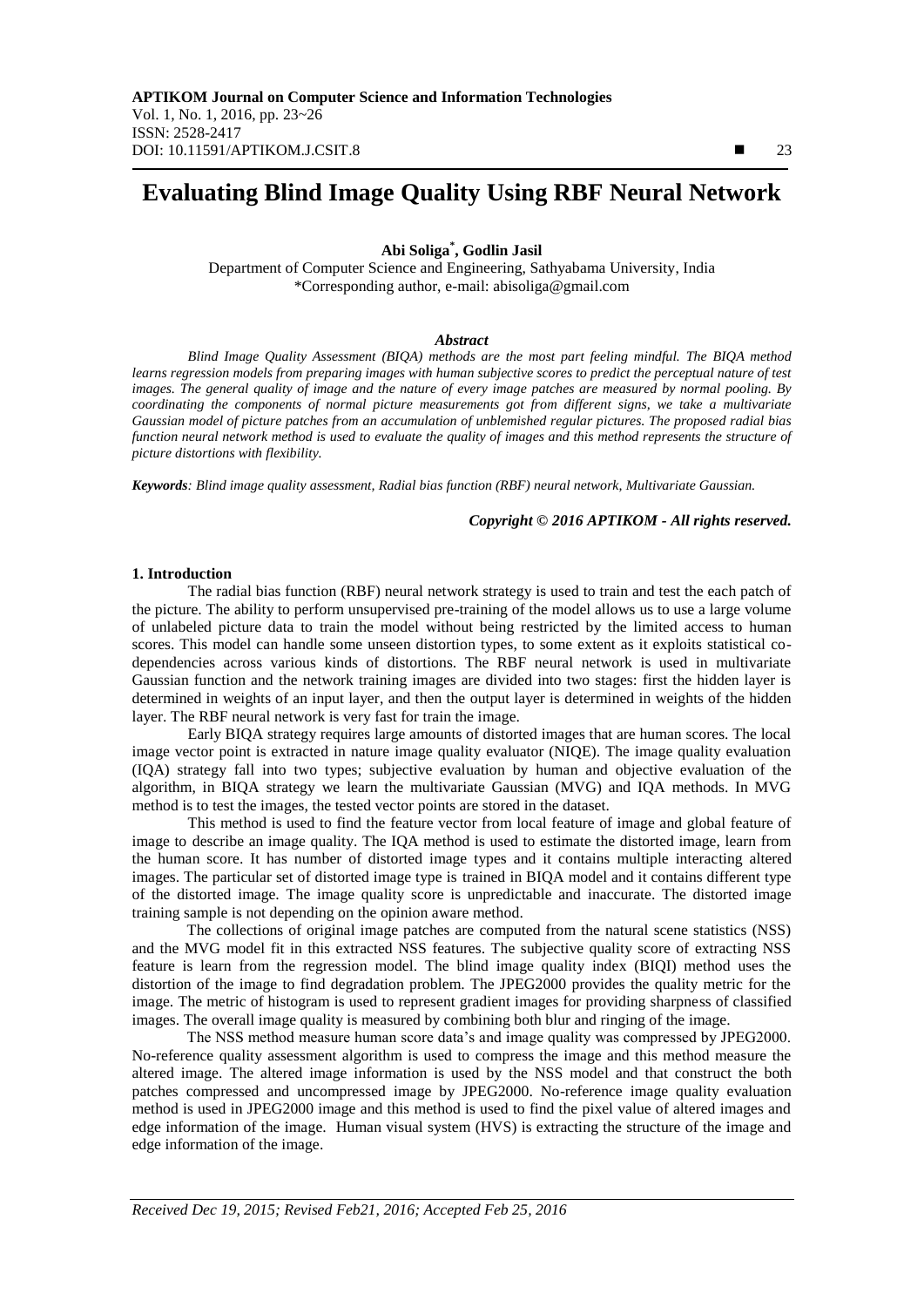#### **2. Related Work**

H. Tang and N. Joshi [1]. The machine learning framework method learns group of novel lowlevel image features by wavelet transform. The quality of natural image and texture statistics are measured by feature stem. The quality of similar image and relevant distortion type of the images are difficult to find in this method.

A. K. Moorthy and A. C. Bovik [2]. In this paper the distorted images are not predictable and distorted images are not required in this method. The no-reference (NR) image quality assessment (NR-IQA) have original quality of the altered image without the human knowledge, to avoid this problem the two-step algorithm is introduced. The NR image nature is based on the NSS strategy's of the picture. The alternation of the original image quality is measured and classified by two step framework and this algorithm is used to specify the alteration of the original image. In this paper the JPEG, JPEG2000 (JP2K), Blur, Noise and Fast Fading (FF) images are not predicting correctly.

M. A. Saad and A. C. Bovik [3]. Trained image quality was assumed by local discrete cosine transform coefficient in BLINDS (BLind Image Integrity Notator using DCT Statistics). The DCT method is used to measure local and global contrast of images. The image quality is computed locally by pooling. From the local image patches the DCT takes the features extracted image for the BLINDS and index is done by the opinion-aware method.

P. Ye and J. Kumar [4]. The unsupervised feature learning algorithm is used to predict the image quality automatically based on opinion-aware learning without a reference image. Unsupervised learning is extract the raw-image from a set of unknown images, the extracted image can be found by maximum pooling of the image and this algorithm is used to encode the image. In this algorithm the image feature is learning automatically from code book approach to good performance. The drawback of this paper is the time complexity of the loading dataset in the codebook; it requires memory space and large amount of images of the process.

D. J. Field [5]. In this paper the natural images has coding schemes to representing the image and it is represented by array format. The Gabor code method is used to represent the image information, this information is in pixel and rectangle format. The Gabor filter is the human visual system of the natural image. The problem of this paper is, the natural images are not selected random.

A. K. Moorthy and A. C. Bovik [6]. The visual importance pooling method is human visual system and this strategy is used to calculate image quality weight. The weight of the image is measured in two strategy-human visual and quality of the image. The image quality was learning from Structural SIMilarity (SSIM) by pooling. The SSIM has two methods Single-Scale (SS-SSIM) and Multi-Scale (MS-SSIM). SS-SSIM method takes two extracted images from a group of images and MS-SSIM method the image quality was evaluated from multi-scale. The quality of images is not predicted correctly because the images, weights are learning from human score in visual importance pooling method.

R. V. Babu and S. Suresh [7]. The growing and pruning radial basis function (GAP-RBF) is sequence learning algorithm and it is based on human score. In this method, the image and video quality is predicted automatically by key opinion-aware method. The compact network with sequential learning algorithm is used to represent the input and output of the image data's. The new data set value of the image is not required for the GAP-RBF.

# **3. System Outline**

The tested image quality score was computed by the processing flow of IL-NIQE in fig. 1. The IL-NIQE method determines the parameter value and the subset of parameter value effectively and values are stored in the dataset. The image values of the dataset are evaluated individually in BIQA method. The pristine image is extracted in the patch extraction and it converts the original image to the same size of image, the feature extraction takes the feature vector point of the patch extraction image. MVG methods take parameter value to test the image to find the quality of the image. The radial bias function neural network classifies the image and finds the final score of image.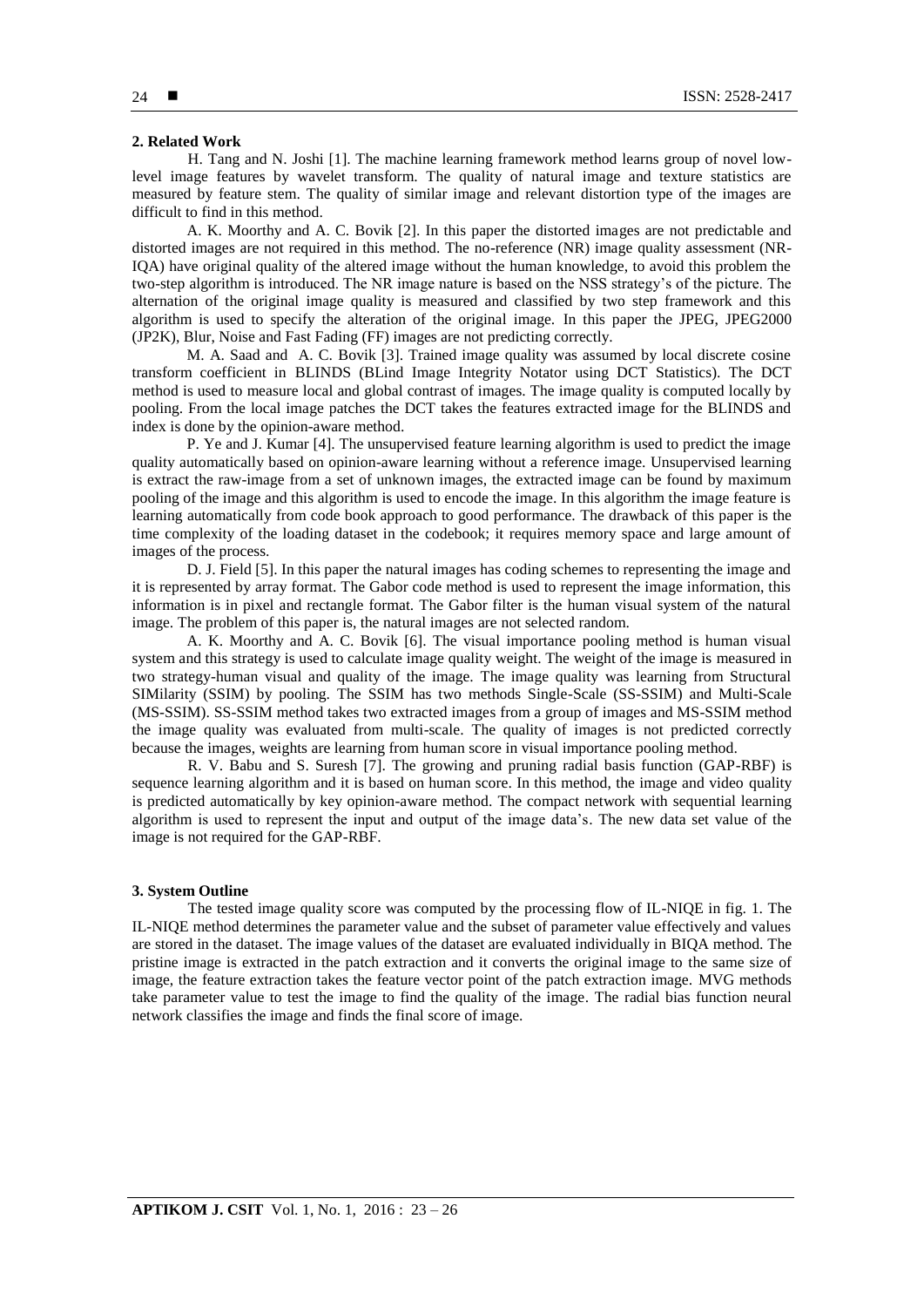

Figure 1. Processing flow of the IL-NIQE method

# **4. Exsperimental Setup**

The patch extraction divides the image into some patches and feature extraction is starting from an initial set of extracted data's and it builds the feature values. The MVG test the images and tested image data's are stored in the data set. Parameter measurement is used to normalize the vector point of extracting images. The RBF neural network is giving the final score of image.

# **4.1. Patch Extraction**

Patch extraction is used to extract image from large amount of images and it patch natural scene statistic image. It divides the image to some patches and extracted image is in same size. The extracted image information is stored in the dataset. In BIQA method the natural image is extracted into small patches, the extracted image patches are extracted in the feature extraction.

# **4.2. Feature Extraction**

The feature extraction takes pixel or vector points of image for describing the important attribute of the patch extraction image. It takes a high contrast image and distorted image as an input and extract that image for MVG filtering. In feature extraction it measures the data set and builds the feature values and it can measure the individual properties of the image.

# **4.3. MVG Filtering**

In multivariate Gaussian (MVG) method is used to learn the image patches from a collection of pristine regular image and this method is used to find the feature vector from local feature to the global feature for describing the quality of the image. The below picture is referring from [8].



Figure 2. (a) A reference image. Distorted versions of (a), (b) minor Gaussian blur, (c) severe Gaussian blur, (d) severe JPEG2K compression. The subjective MOS scores of the four distorted images in (b)

# **4.4. Parameter Measurement**

Parameter measurement for  $\mu$  and  $\Sigma$  normalize the error in the parameter and it adjusts measured value from different scale to the normal scale. The estimated patches are constructed  $(\mu, \Sigma)$  value in the NSS feature vector and this value is measured in the pristine MVG model. This method is used to measure any size of natural test image qualities that are in any size.